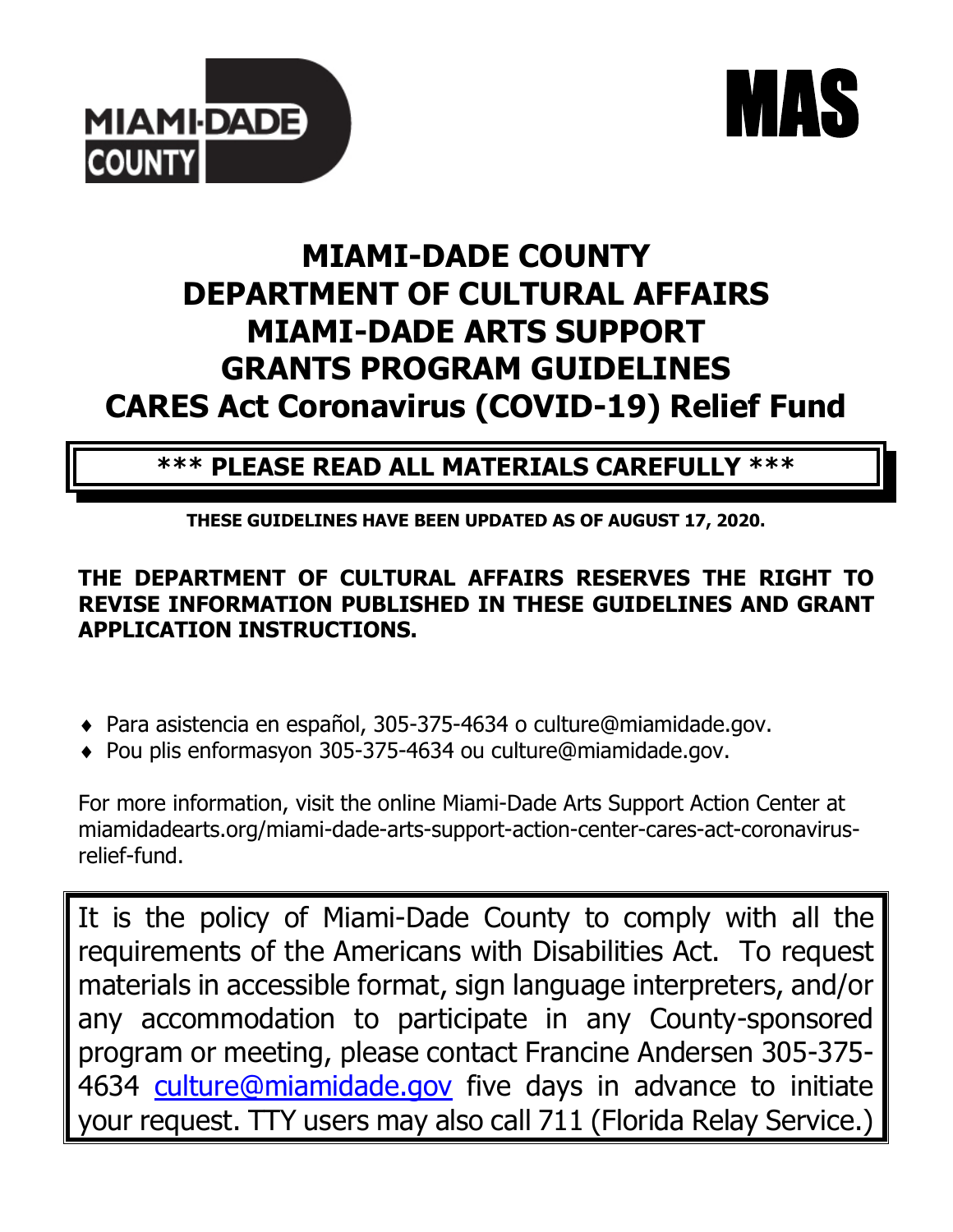# **PROGRAM OBJECTIVE**

The Miami-Dade Arts Support (MAS) Grants Program utilizes resources from the federal Coronavirus Relief Fund (CRF) to help provide relief to arts and cultural businesses impacted by the Coronavirus (COVID-19). The Miami-Dade County Board of County Commissioners and Mayor have approved \$10 million of CRF resources to fund the three components of MAS: Category A – Organizations with Pre-established Grant awards; Category B - Organizations without Preestablished Grant awards; and Artists Support grants – addressed through separate guidelines, available in the MAS Action Center. MAS grants will be provided to Miami-Dade-based arts and cultural businesses that have had to cease operations, lay off employees or whose operations and programming have been severely diminished due to locally mandated closure orders. All grants are subject to the availability of funds.

#### **FUNDING REQUESTS**

#### **CATEGORY A - Organizations with Pre-established Grant Awards**

Cultural organizations in this category have been notified by the Department of Cultural Affairs of a pre-established maximum grant award amount for which each organization is eligible to apply. These grant award amounts are based proportionately on FY 2019-2020 Department of Cultural Affairs grant awards, direct support provided by the County to cultural institutions, and a limited number of other theaters identified as impacted by COVID-19. Arts organizations under this Category A may submit applications for the use of the CRF dollars up to the maximum amount of available funds established for their organization. Submitted requests must meet the requirements for eligible expenses for CRF uses as outlined in the ELIGIBLE USES section of these guidelines; AND provide evidence that the submitted expenses are reasonably consistent with organizations' prior financial records.

Organizations that have FY 2019-2020 grants from the Department's Community Grants and/or Tourist Development Council grants programs can apply for eligible expenses in Category B.

#### **CATEGORY B - Organizations without Pre-established Grant Awards**

Cultural organizations, arts groups, and artists collectives without a pre-established operating grant award from the Miami-Dade County Department of Cultural Affairs for FY 2019-2020 may be eligible to apply for CRF support from the Coronavirus Grants Program. Applicants to this category must adhere to the same eligibility criteria and requirements of Category A. Organizations in Category B may apply for eligible expenses and CRF uses as outlined in the ELIGIBLE USES section of these guidelines.

#### **MAXIMUM REQUEST – CATEGORY B**

To determine the maximum request, organizations whose **primary** mission is to produce or present arts programs should refer to their total annual operating budget. Organizations whose primary mission is **NOT** cultural, should refer to their annual **program budget strictly for their arts-related activities**.

| <b>Request Amount</b> | <b>Budget Size</b>                                          |
|-----------------------|-------------------------------------------------------------|
| up to $$5,000$        | Organizations with *budgets under \$500,000                 |
| up to \$10,000        | Organizations with *budgets between $$500,000 - $1,000,000$ |
| up to \$15,000        | Organizations with *budgets over \$1,000,000                |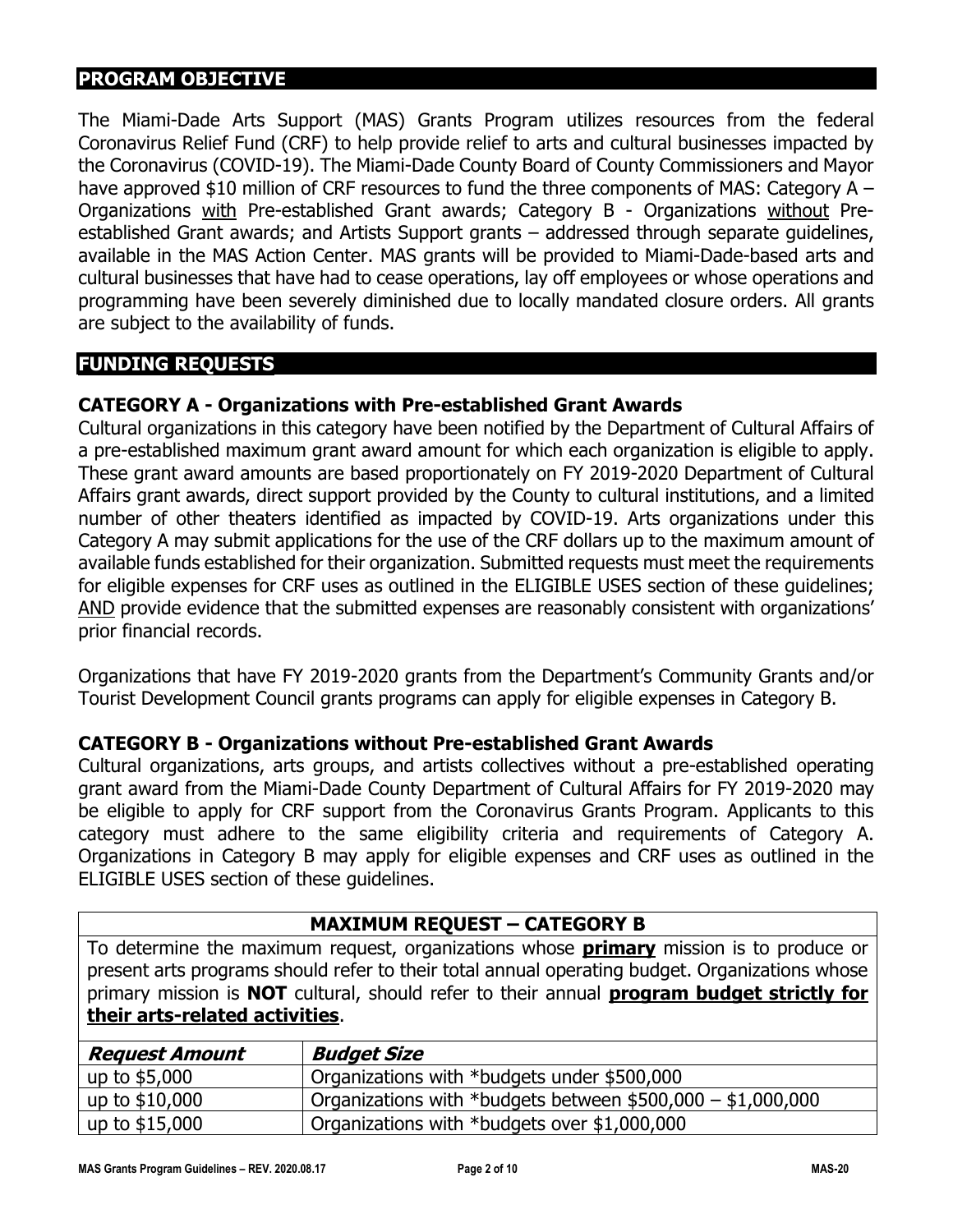Funding requests will be reviewed on a case-by-case basis to confirm that they meet the requirements for eligible expenses for CRF uses as outlined in the ELIGIBLE USES section of these guidelines AND provide evidence that submitted expenses are reasonably consistent with organizations' prior financial records. Grants are subject to availability of funds.

### **Organizations designated eligible to apply in Category A are not eligible to apply in Category B – Organizations without Pre-established Grant Awards.**

Unincorporated groups may apply for a grant under the fiscal agency sponsorship of an eligible arts and cultural organization that is incorporated as a not-for-profit, tax-exempt organization. In such cases, the application must be submitted by the sponsoring organization. Please see the "Fiscal Agency Sponsorship" section below.

Please review these guidelines and contact the Grants Administrator, Nikenna Benjamin, at [Nikenna.Benjamin@miamidade.gov,](mailto:Nikenna.Benjamin@miamidade.gov) for more information about eligibility and the application process.

# **ELIGIBILITY**

To be eligible to apply to Category A, an organization **must**:

- have received a notification from the Department of Cultural Affairs with an invitation to apply to this category;
- be legally incorporated or organized as a legal business entity in the State of Florida; and
- have as its primary purpose and function, as defined by the Articles of Incorporation, Articles of Organization, Operating Agreement and By-laws of the organization, the creation, performance, exhibition and/or presentation of the arts and culture.

To be eligible to apply to Category B, an organization **must**:

- be based in Miami-Dade County;
- be legally incorporated in the State of Florida;
- have a primary arts and culture purpose and function;
- have at least a one-year track record of creating, producing or presenting cultural programs and activities;
- be presenting activities and/or programs that are located within Miami-Dade County, that benefit local audiences and that are open and accessible to the general public;
- NOT be an educational organization or facility (such as a daycare/preschool or school);
- NOT be a school support organization (such as parent-teacher association, booster club or auxiliary organization); and
- NOT be a religious organization whose cultural programs, in whole or in part, is designed to promote religious or sectarian activities or to encourage the preference of a particular religion.

Proof of a legal address for the organization in Miami-Dade County is required at the time of application (PO Box addresses are ineligible). Organizations with a legal address outside of Miami-Dade County **and** a proven track record of providing a significant level of arts and culture programs in Miami-Dade County that benefit Miami-Dade County audiences may apply, and will be reviewed on a case-by-case basis.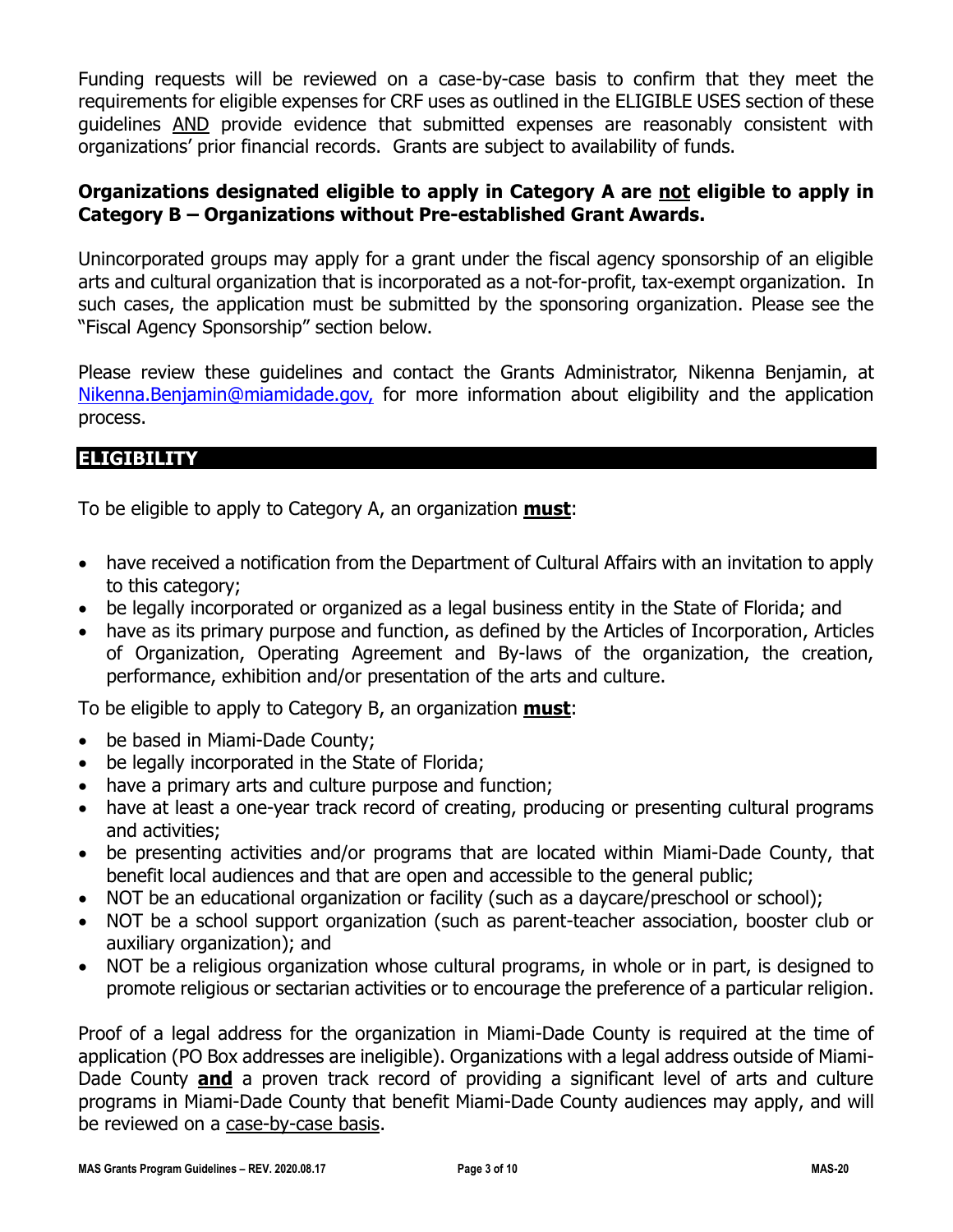Individual departments of colleges and universities are eligible to apply, provided that the department has at least a one-year track record of creating, performing, exhibiting and/or presenting a year-round season of public performances not related to degree-granting programs, involve professional artists as principal participants of the programs, involve a community-based board of directors or advisory board that meets regularly, and the public at-large is the primary target audience and direct beneficiaries of the program.

**Fiscal Agency Sponsorship**: Unincorporated groups may apply for a grant under the fiscal agency sponsorship of an eligible arts and cultural organization that is incorporated or organized as a not-for-profit, tax-exempt organization. In such cases, the application must be submitted by the sponsoring organization. It is important that both the fiscal agent and the sponsored entity be aware of and accept the responsibilities of the fiscal agent relationship. The fiscal agent is required to comply with **all** the requirements of the grant contract.

If you are applying through a fiscal agent, all information provided in the application form and the attachments to the application must reflect the COVID-19 related expenses of the sponsored entity. **A fiscal sponsor may not submit a request for COVID-19 related expenses as part of an application filed with a sponsored entity.** 

# **AN ORGANIZATION APPLYING AS FISCAL AGENT FOR ANOTHER APPLICANT MAY APPLY FOR ITS OWN GRANT.**

#### **ELIGIBLE USES**

CRF funds can be used for eligible expenses (defined below) as a result of demonstrated COVID-19 financial impacts and these expenses must have been incurred between March 1, 2020 and December 30, 2020.

Organizations can submit expenses that already have been incurred between March 1, 2020 and August 31, 2020 in one or more of the categories below for reimbursement. Expenses submitted for this time period must be accompanied by substantiating documentation.

In addition, organizations can estimate eligible expenses expected to be incurred between September 1, 2020 and December 30, 2020 and also submit a "advance" request now for these funds. Please be advised that a final report will need to substantiate the use of all CRF grant monies.

Organizations must reimburse Miami-Dade County for any CRF funds received and not used, not used for eligible purposes, and/or not satisfactorily substantiated.

# **Eligible uses include:**

- **Business Interruption Costs.** Support to cover general operating expenses related directly to required closures due to COVID-19. Examples of eligible expenses include:
	- $\circ$  staff position support (including W-2 employees and 1099 independent contractors) for salaries and related benefits for employees on payroll at the time of closing
	- $\circ$  facilities overhead costs, such as utilities, security, insurance, maintenance, etc.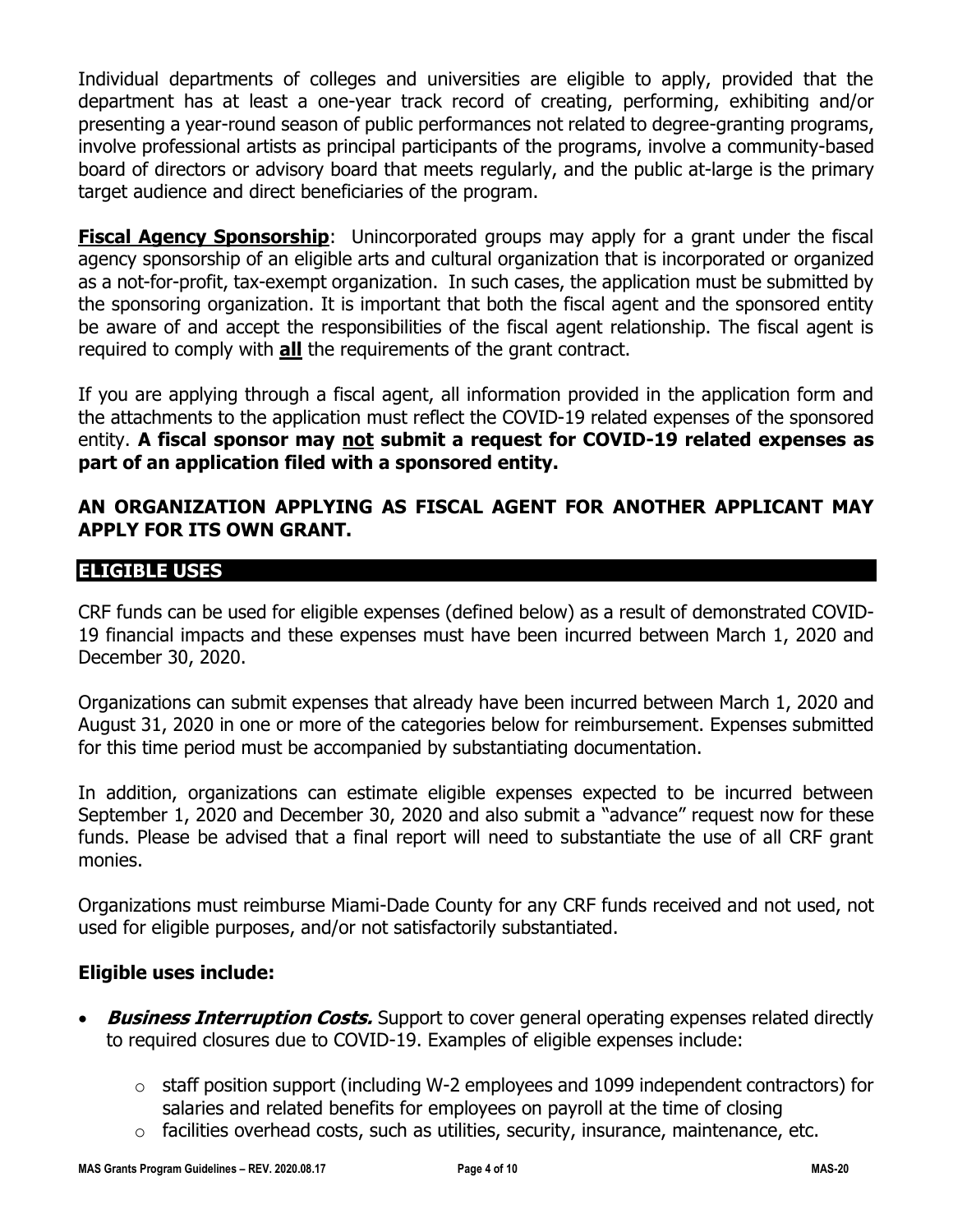- $\circ$  rent or mortgage payments
- $\circ$  paid expenses for programs and events that did not occur, such as non-refundable deposits
- $\circ$  cultural organizations that have physically re-opened to the public and are affected by decreased customer demand may apply for support for all of the costs listed above
- **Mitigation Expenses for Re-opening.** Expenses incurred directly in response to COVID-19 related to re-opening of facilities and offering of public activities. Examples of eligible expenses include:
	- o staff (including W-2 employees and 1099 independent contractors) costs related to preparations for re-opening
	- o COVID-19 training and health testing of staff (including W-2 employees and 1099 independent contractors)
	- o contracting additional personnel required to manage re-opening health and safety requirements (such as professional cleaning companies, pandemic rules enforcement, etc.)
	- o communications and marketing efforts specifically to address compliance with COVID-19 requirements
	- o purchase of materials including personal protection equipment (PPE), disinfecting supplies, hand sanitizer, and signage production
	- $\circ$  purchase and implementation of physical accommodations that are mitigation measures specifically in response to COVID-19 and related construction costs for these accommodations (physical barriers and plexiglass protective screens, touchless fixtures and equipment such as faucets, toilets and water fountains, markers for social distancing)
- **Program Transition Support.** Funding support to transition to virtual, online public cultural and educational programming. Examples of eligible expense include:
	- o salaries (including W-2 employees and 1099 independent contractors) and costs incurred for the purpose of transition to an online platform
	- o equipment, systems, and devices purchased specifically to facilitate the COVID-19 related move to virtual programming, including computers, tablets, and video cameras
	- o increased broadband capability/speed (communications services), software apps like (Zoom, GoToMeetings), monthly charges for streaming services, etc.

# **Use of CRF funds for revenue replacement or revenue losses is NOT allowable.**

Applicants may not submit expenses already covered by financial assistance from other emergency county, city, state, or federal forgivable loan or grant programs established in response to COVID-19 or by insurance or covered by any other funding provided by Miami-Dade County.

All submitted expenses for reimbursement must be accompanied by documentation that clearly substantiates the purpose(s), amount(s), date(s) incurred, and proof of payment of the expenses being requested. These requests and the accompanying documentation will be carefully reviewed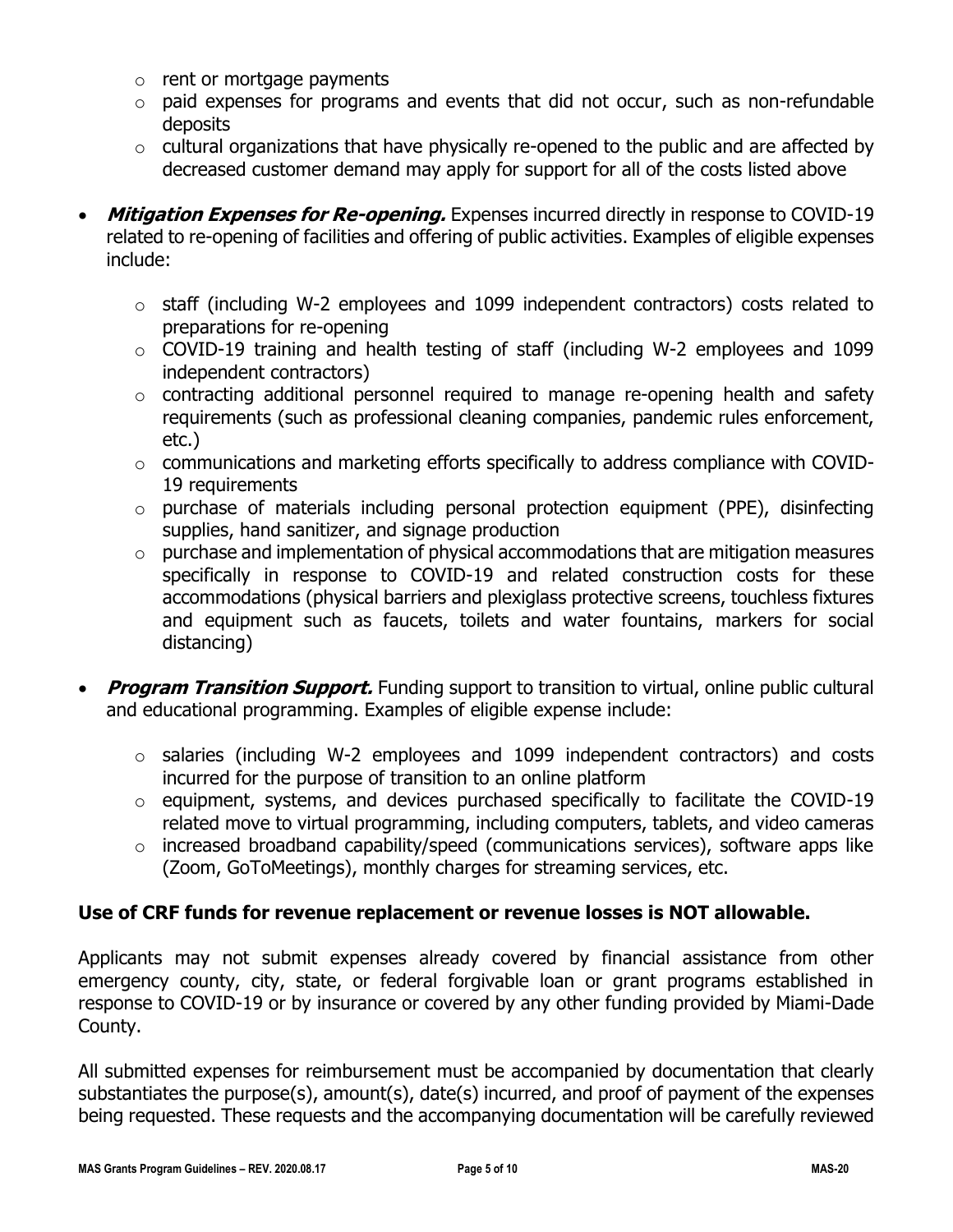to ensure that they meet eligibility requirements. Examples of the supporting documentation required can be found in the MAS program Frequently Asked Questions (FAQs) in the [Miami-Dade](https://miamidadearts.org/miami-dade-arts-support-action-center-cares-act-coronavirus-relief-fund)  [Arts Support Action Center.](https://miamidadearts.org/miami-dade-arts-support-action-center-cares-act-coronavirus-relief-fund)

#### **FUNDING RESTRICTIONS**

- Revenue replacement or revenue losses due to cancellation of programs, fundraisers and/or venue closures
- Ongoing programming costs of an online platform(s) (e.g., artist and program production costs)
- **x** Infrastructure work for broadband services (e.g., rewiring, etc.)
- Expenses previously covered by emergency financial assistance programs administered by the county, city, state, or federal forgivable loan or covered by any other funding provided by Miami-Dade County
- **x** Expenses previously covered by insurance

# **GRANT AWARDS**

Grant awards for Categories A and B will be made after confirming the following:

- Applications are complete
- Submitted expenses are deemed eligible
- Satisfactory substantiation has been provided for eligible expenses submitted for the period of March 1, 2020 through August 31, 2020
- Submitted expenses are reasonably consistent with organizations' prior financial records

# **GRANT PAYMENTS**

CRF funds will be paid to grantees, in one lump-sum amount, after:

(1) grant award contracts are fully and duly executed;

(2) the grantee has submitted substantiating documentation in support of the eligible expenses; and

(3) the request for funding has been approved by the Department of Cultural Affairs.

CRF funds can be used for demonstrated financial impacts as a direct result of COVID-19 that have occurred between March 1, 2020 and December 30, 2020. Organizations may submit a request for reimbursement **and/or** projected expenses.

**Exambursement:** Organizations may submit a request for reimbursement of expenses incurred between March 1, 2020 and August 31, 2020 in one or more of the eligible categories. Expenses submitted for this time period **must** be accompanied by substantiating documentation.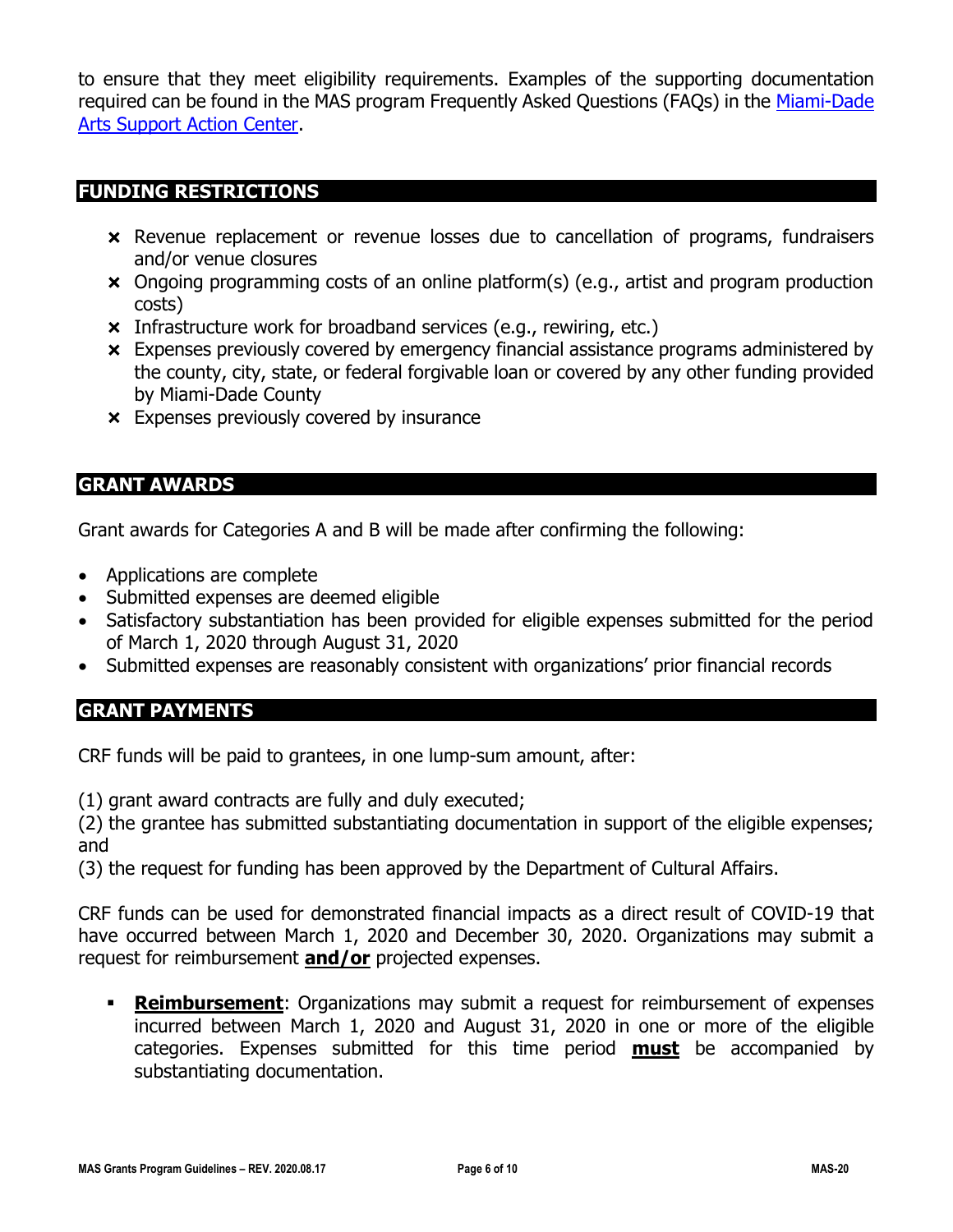**• Projected Expenses:** Organizations may submit estimated eligible expenses expected to be incurred in one or more of the eligible categories between September 1, 2020 and December 30, 2020.

Grantees of the MAS Grant Program will be required to complete a final report to substantiate the use of all CRF grant monies.

#### **Unspent CRF funds, or CRF funds applied to ineligible expenses and/or expenses not satisfactorily substantiated must be reimbursed to Miami-Dade County.**

#### **STAFF SUPPORT**

Applicants will receive staff support from the Department's grants administrator who manages their annual operating grant or primary project grant. Applicants without a designated grants administrator will be assigned a Department staff member who will be available to provide assistance. For general assistance, email us at culture@miamidade.gov.

### **GRANTS WORKSHOPS**

The Department of Cultural Affairs is presenting mandatory online workshops for arts organizations that are submitting applications for these funds. A separate notice will be sent by email with the times and dates of these virtual sessions. The workshops schedule will also be posted online in the [Miami-Dade Art Support Action Center.](file:///C:/Users/ms4/AppData/Local/Microsoft/Windows/INetCache/Content.Outlook/4V8P5NC5/miamidadearts.org/miami-dade-arts-support-action-center-cares-act-coronavirus-relief-fund) Organizations planning to submit an application must register and attend at least one (1) workshop prior to submitting a grant.

#### **DEADLINE**

# **Application Deadline:\_MONDAY, AUGUST 31, 2020**

Applicants are strongly encouraged to complete the application process at least 3 business days in advance of the application deadline to ensure successful submittal. At precisely 11:59 PM on the deadline date, the online grant system will close access to the application. Incomplete applications will be returned to the applicant and asked to re-submit the application and provide the missing information. Applications submitted by any other means are not acceptable.

Interested applicants who fail to meet the deadline should contact their designated Grant Administrator to discuss options for application to the program. Organizations without a designated Grants Administrator can contact us at culture@miamidade.gov.

To access the grant application, you must have a user account with SurveyMonkey Apply, the Department's online grant application portal, for basic log-in access (a current email address and password creation is required). See the APPLICATION INSTRUCTIONS below for details. Your Program Administrator can help provide access to the online grant application if additional assistance is needed.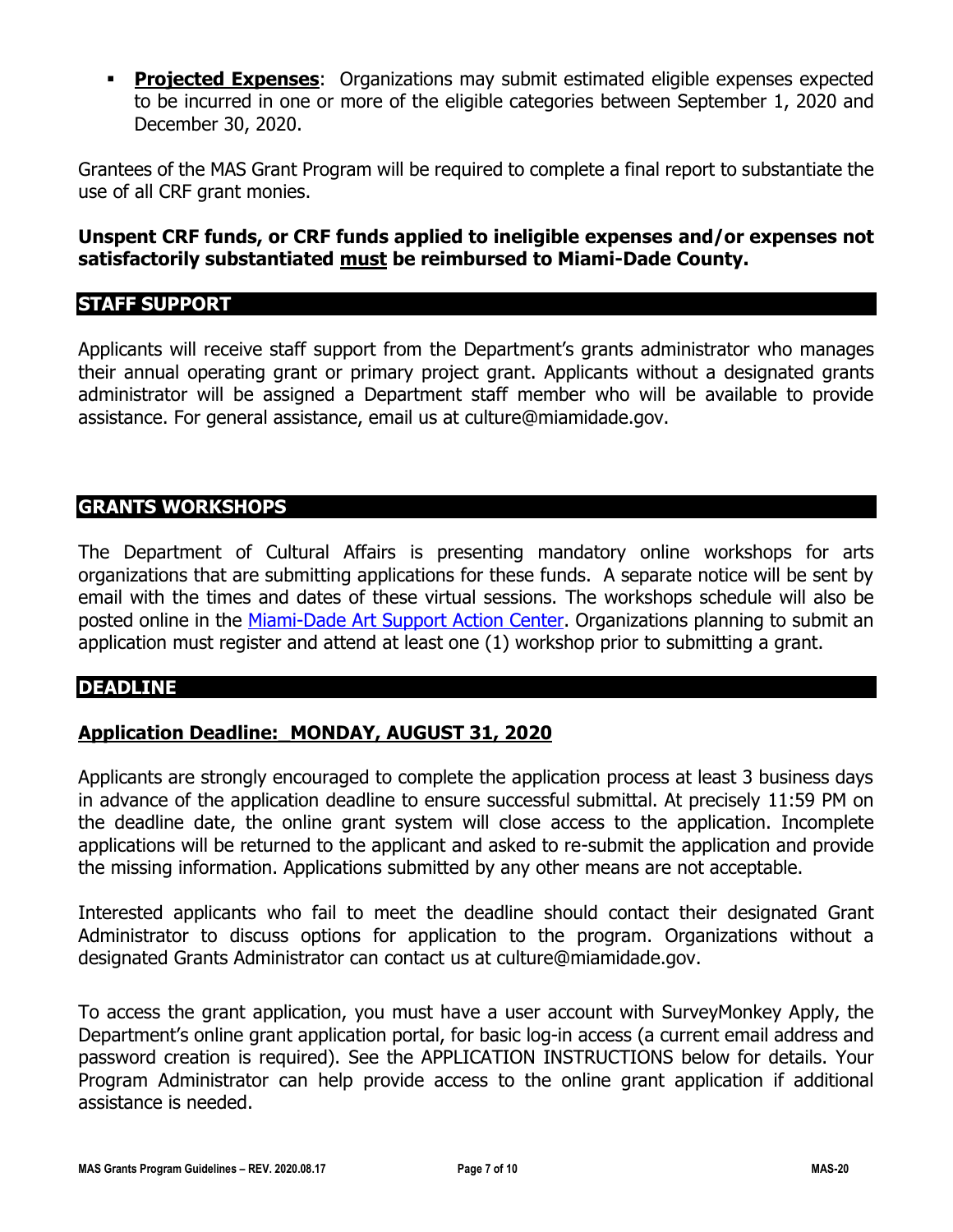Applications received before the program deadline will be reviewed on a first-come, first served basis in the order they are received. Awards will be issued as soon as the application has been reviewed, deemed complete, and approved.

# **APPLICATION INSTRUCTIONS**

**The MAS Program is utilizing an online application process through the Department's website.** Please visit [www.miamidadearts.org](http://www.miamidadearts.org/) and click on the GRANTS tab to access SurveyMonkey Apply, the Department's online grants program portal page.

First-time applicants and/or new users unfamiliar with the Department's online grants portal page are encouraged to contact their Grants Administrator with any questions or if technical assistance is required. SurveyMonket Apply is free for applicants.

The application questions are available now in the MAS Action Center. Applicants can begin to draft application responses and gather the necessary information before the application opens.

#### **Application Process:**

To apply, applicant organizations must complete all the tasks associated with the grant application via SurveyMonkey Apply. Make sure to allow enough time to complete each task to ensure compliance with the program's requirements.

Applicants are solely responsible for the content of their application packages. The application submission review conducted by Department staff and the corrections period is provided as a courtesy technical assistance service. Department staff will not make corrections on behalf of applicants.

If you have questions or need assistance accessing the online application, please contact your assigned Department staff member.

#### **Program Administrator Review:**

Staff will read and review narratives, uploads and other sections of the application and provide feedback, comments and/or questions related to the application. Applicants will have the opportunity to amend their application and resubmit for further review. Department staff **WILL NOT** make corrections on behalf of applicants. Applicants will have one full calendar week to resubmit the application for funding consideration.

Applicants who submit a substantially incomplete application at the time of program's published application deadline, as deemed by the Program Administrator, will receive notification via email as to the incomplete status of the application.

Applications received before the program deadline will be reviewed on a first-come, first served basis, in the order they are received. Awards will be issued once the application has been reviewed, approved and deemed complete.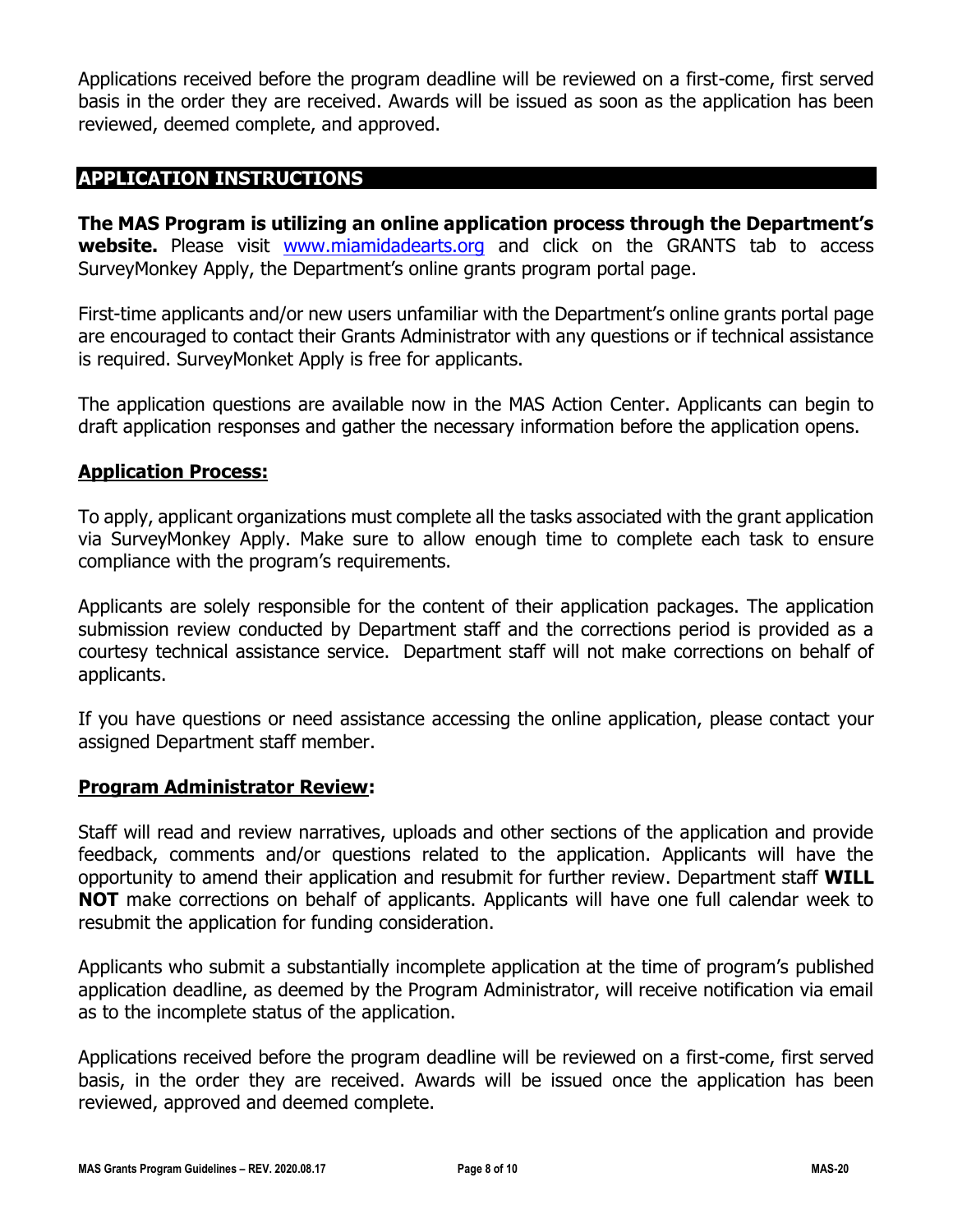# **TECHNICAL REQUIREMENTS**

#### **TO SATISFY THE PROGRAM'S TECHNICAL REQUIREMENTS, APPLICANTS:**

- ✓ **MUST** COMPLETE THE ENTIRE ONLINE APPLICATION PROCESS.
- ✓ **MUST** SUBMIT A COMPLETE AND SELF-SUFFICIENT APPLICATION AND SUPPORT DOCUMENTS.
- ✓ **MUST** MAKE CERTAIN YOUR SUBMISSION IS COMPLETED NO LATER THAN 11:59 PM ON THE DEADLINE DATE USING THE ONLINE APPLICATION GRANT SYSTEM.
- ✓ **MUST** ANSWER ALL QUESTIONS COMPLETELY AND UPLOAD ALL REQUIRED SUPPORT DOCUMENTS.
- ✓ **MUST** LIST AS THE ORGANIZATION CONTACT PERSON AN INDIVIDUAL WHO IS KNOWLEDGABLE ABOUT THE PROJECT, ORGANIZATION AND BUDGET AND WHO CAN BE REACHED DURING REGULAR BUSINESS HOURS (MON-FRI: 9:00 AM - 5:00 PM).
- ✓ **MUST** KEEP A COPY OF THE COMPLETED APPLICATION AND ANY SUPPORT MATERIALS FOR YOUR RECORDS.
- **CANNOT** SUBSTITUTE AN APPLICATION WITH A SELF-CREATED OR SCANNED FORM. FAXED, MAILED, E-MAILED OR HAND DELIVERED APPLICATIONS WILL NOT BE ACCEPTED.

#### **PUBLICITY AND CREDIT REQUIREMENTS**

The Grantee must include the following credit line in all promotional and marketing materials related to this grant including websites, news and press releases, public service announcements, broadcast media, event programs, and publications: **"With the support of the Miami-Dade County Department of Cultural Affairs and the Cultural Affairs Council, the Miami-Dade County Mayor and Board of County Commissioners."** For radio or television broadcast, we require the following voice-over language: **"This program is supported in part by the Miami-Dade County Department of Cultural Affairs."** For television broadcast, display of the County logo and the "[www.miamidadearts.org](http://www.miamidadearts.org/)" web address is required. The grantee must also use the County's logo in marketing and publicity materials, including but not limited to newsletters, press releases, brochures, fliers, websites or any other materials for dissemination to the media or general public. The County logo is available at [www.miamidadearts.org](http://www.miamidadearts.org/) under Grantee Resources. Grantees are required to credit the County's support in any communications about the grant-funded project on social media platforms using @MiamiDadeArts and #MiamiDadeArts.

#### **Grantees are required to recognize and acknowledge Miami-Dade County's grant support in a manner commensurate with all contributors and sponsors of its activities at comparable dollar levels.**

#### **COMPLIANCE REQUIREMENTS AND RELEASE OF GRANT FUNDS**

A Final Report is required within forty-five (45) days of the project completion date. Final Report forms are available from the Department of Cultural Affairs' electronic grants system.